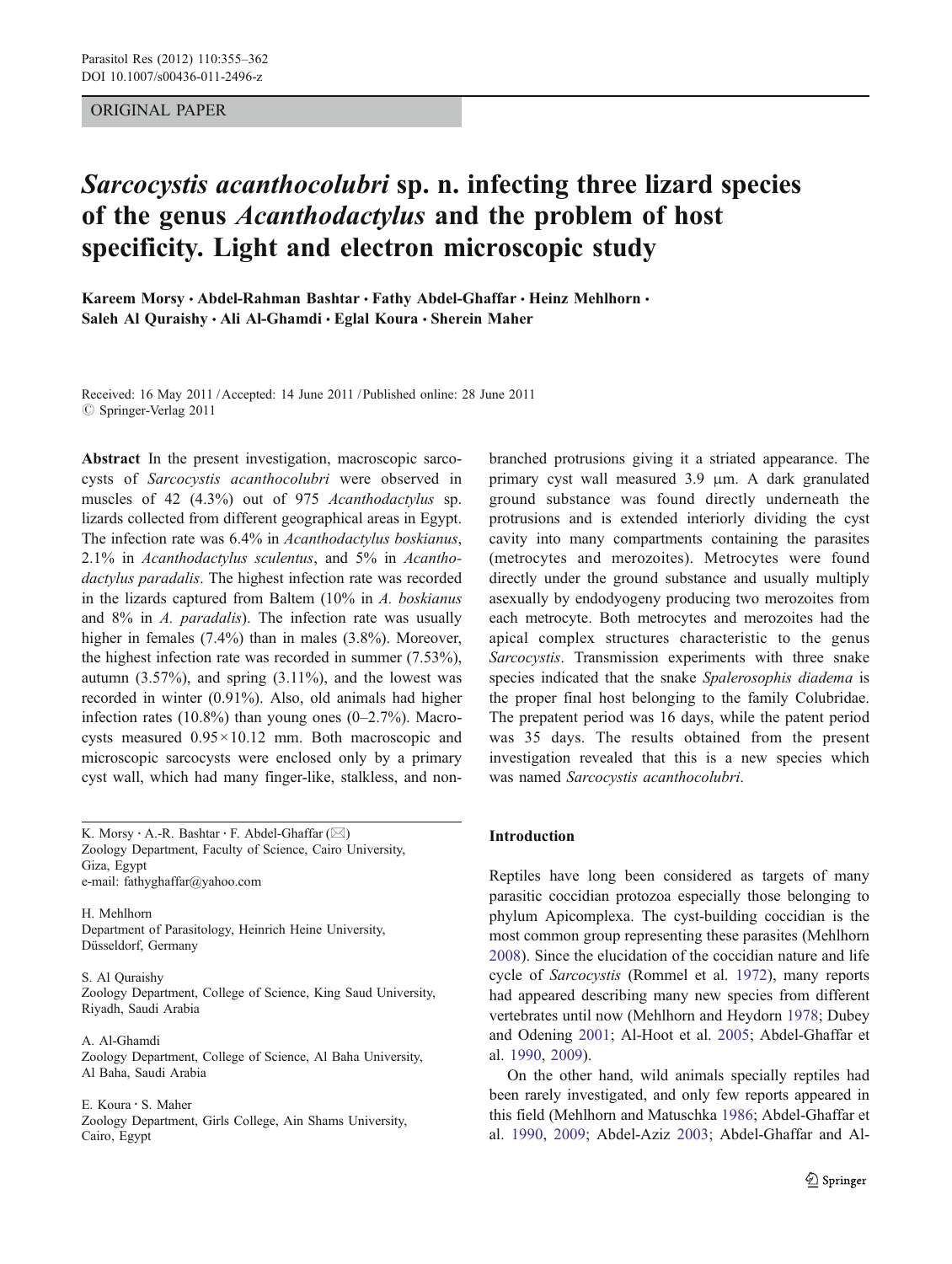Johany [2002;](#page-6-0) Šlapeta et al. [2001](#page-7-0), [2002](#page-7-0), [2003\)](#page-7-0). Moreover, information about Egyptian reptile fauna and the infecting parasites are scarce and fragmented. Hence, the present study aimed to study the rate and prevalence of the Sarcocystis infection in the lizards of the genus Acanthodactylus and the role of such hosts in the obligatory heteroxenous prey–predator life cycle of this genus in three snake species of the family Colubridae through experimental infection of uninfected snakes.

#### Materials and methods

Three species of lizards from the family Lacertidae: Acanthodactylus boskianus, Acanthodactylus sculentus, and Acanthodactylus paradalis were collected from Giza, Cairo, Baltem, Rashid, Marsa-Matrouh, and Beni-suef and were identified according to Saleh ([1997\)](#page-7-0), as well as three different species of snakes belonging to the family Colubridae (Spalerosophis diadema, Psammophis sibilans, and Malpolon monspessulana). The snakes were captured from the same localities and habitat of the lizards, brought to the laboratory, where they were identified according to Saleh ([1997\)](#page-7-0), and maintained singly in glass cages with sand at room temperature  $(27 \text{ C} \pm 2)$ . Lizards were fed regularly with insect larvae, and snakes received laboratoryreared, coccidia-free mice.

To detect the incidence of natural Sarcocystis infection in the lizards, muscles from tails were examined by naked eye for macroscopic forms of sarcocysts. At the same time, microscopic cysts were examined by help of cryosections. Uninfected lizards were set free in the field; meanwhile, small pieces of heavily infected muscles were immediately fixed and processed for light and electron microscopy as described before (Abdel-Ghaffar et al. [2009](#page-6-0)). Fecal samples from lizards and snakes were examined daily for coccidian oocysts (Long et al. [1976](#page-7-0)), for at least 1 month prior to experimental infection.

For experimental transmission, sarcocysts from naturally infected lizards were fed to 36 coccidia-free snakes (S. diadema, P. sibilans, and M. monspessulana). As controls, three non-infected snakes of each species were kept under the same conditions. These control animals never showed any coccidian oocysts or sporocysts in their fecal samples during the period of the experiment. To study developmental stages of the parasite in the snake (S. diadema), two experimentally infected snakes were killed each at 2, 4, 6, 8, 10, 12, and 15 days post infection (p.i.). The small intestine of these snakes was divided into five equal parts. The mucosa and submucosa of these parts were removed by scraping, fixed in glutaraldehyde (3% buffered in 0.1 M sodium cacodylate). As well, small pieces of the infected muscles from lizards were processed for electron microscopy as described by Abdel-Ghaffar et al. [\(2009](#page-6-0)). Ultrathin sections were cut on a Reichert ultracut, stained with saturated alcoholic uranyl acetate and alkaline lead citrate, and finally examined with Philips 400 TEM at 25 kV at Ain Shams University in Cairo. For light microscopy, samples were fixed in 10% buffered formalin (pH 7.3), processed in a series of alcohols, and stained with hematoxylin and eosin. All data are given in micrometers as results of 30 or 50 measurements.

## Results

Prevalence of natural infection

All lizard species examined were proven to be infected only with sarcocysts and showed no shedding of any coccidian oocysts. Out of 975 Acanthodactylus lizards collected from March 2006 to November 2009, only 42 (4.3%) lizards were infected with sarcocysts. These cysts were either macroscopic or microscopic. The infection rate was 6.4% in A. boskianus, 2.1% in A. sculentus, and 5% in A. paradalis. The highest infection rates recorded were 10% in A. boskianus and 8% in A. paradalis captured from Baltem. The present results also showed that the infection rate is usually higher in females (7.4%) than in males (3.8%). At the same time, old lizards harbored higher numbers of cysts  $(10.8\%)$  than young ones  $(0-2.7\%)$ . Moreover, the infection rate was higher in summer (7.53%) and spring (3.11%), while the lowest values were recorded in winter (0.91%).

Mature sarcocysts (Figs. [1](#page-2-0) and [2\)](#page-2-0) are surrounded by a thick, striated cyst wall formed by upfoldings of the primary cyst wall (Figs. [3](#page-2-0), [4\)](#page-2-0). These tissue cysts measured 0.4–1.5×0.6–18 mm with a mean of  $0.95 \times 10.12$  mm (Figs. [1](#page-2-0) and [2](#page-2-0)). However, microscopic cysts measured 61– 249 μm. The primary cyst wall has many protrusions that introduced the striated appearance, whereas the dark granulated ground substance is found directly beneath the protrusions and extended interiorly dividing the cyst cavity into many chamber-like compartments separated from each other by septae. The chambers contained the parasites (metrocytes and merozoites) (Figs. [2](#page-2-0) and [4](#page-2-0)).

Electron microscopic studies of the materials examined from the different Acanthodactylus spp. (naturally or experimentally infected) proved that all sarcocysts observed belong to the same species having only a single primary cyst wall, while a secondary cyst wall was never observed. The primary cyst wall measured 2–5.8  $\mu$ m ( $n=50$ ) with a mean of 3.9 μm and had finger-like, stalkless, and nonbranched protrusions. A characteristic row of successive knob-like electron-dense, rather thick elevations are found between the invaginations (Fig. [4\)](#page-2-0). The protrusions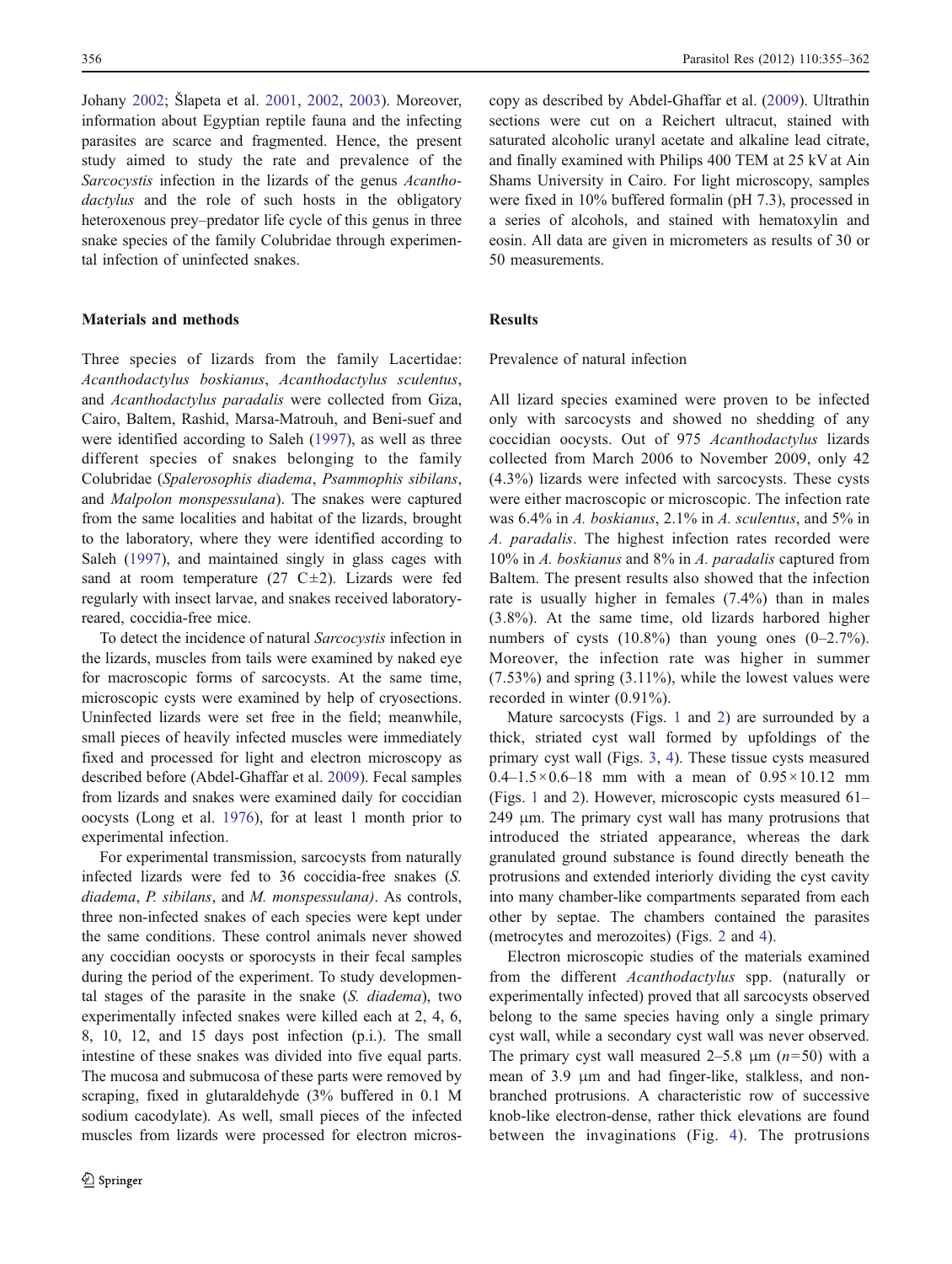<span id="page-2-0"></span>

Fig. 1 Photomicrograph of a fresh preparation of infected muscles of Acanthodactylus lizards showing sarcocysts (CY), cyst wall (CW), and muscle fibers  $(MF)$ . ×400

Fig. 2 Transverse sections of cysts, showing the primary cyst wall  $(CW)$ , septae (SE), merozoites (ME), metrocytes (MC), and host cells  $(HC)$ .  $\times$ 1,200

Fig. 3 Transmission electron micrograph showing the fine structure of the 1ry cyst wall as protrusions (PT) and ground substance (GS).  $\times$ 21,000

contained neither filaments nor tubular elements. These protrusions measured 1.6–37  $\mu$ m (n=50) with a mean of 2.65 μm in length and 0.8–2 μm  $(n=50)$  with a mean of 1.4 μm in cross sections (Figs. 3 and 4).

In some sections, protrusions were filled with numerous mitochondria of the host cells (Fig. 4). Just underneath the primary cyst wall, a relatively thick, granulated, and homogenous ground substance of 0.37  $\mu$ m (n=50) was found. It extended inside the cyst as septae dividing its cavity into several compartments containing the parasites (Figs. 2–4). The few globular metrocytes occupied the

Fig. 4 Transmission electron micrograph showing metrocytes (MC) and the primary cyst wall structure with protrusions (PT), ground substance  $(GS)$ .  $\times 25,000$ 

Fig. 5 Transmission electron micrograph showing a magnified apical pole of a cyst merozoite showing anterior polar ring (AP), rhoptries  $(RH)$ , micronemes  $(MN)$ , conoid  $(C)$ , outer membrane  $(OM)$ , and inner membrane (IM). ×35,000

peripheral region of the cyst, while the major bananashaped cyst merozoites were concentrated in the central region of the cyst (Figs. 3, 4, and [6](#page-3-0)). The fine structural characteristics of both metrocytes and merozoites (Figs. 5 and [6\)](#page-3-0) were similar to those described for many other Sarcocystis species (see Abdel-Ghaffar et al. [2009](#page-6-0)) and also to other members of the Apicomplexa.

Endodyogeny was the only mode of multiplication seen in sarcocysts of the present investigation, and successive events of this process were reported (Figs. [6,](#page-3-0) [7](#page-3-0), [8](#page-3-0), [9\)](#page-3-0). This division started by the appearance of two nuclear cones and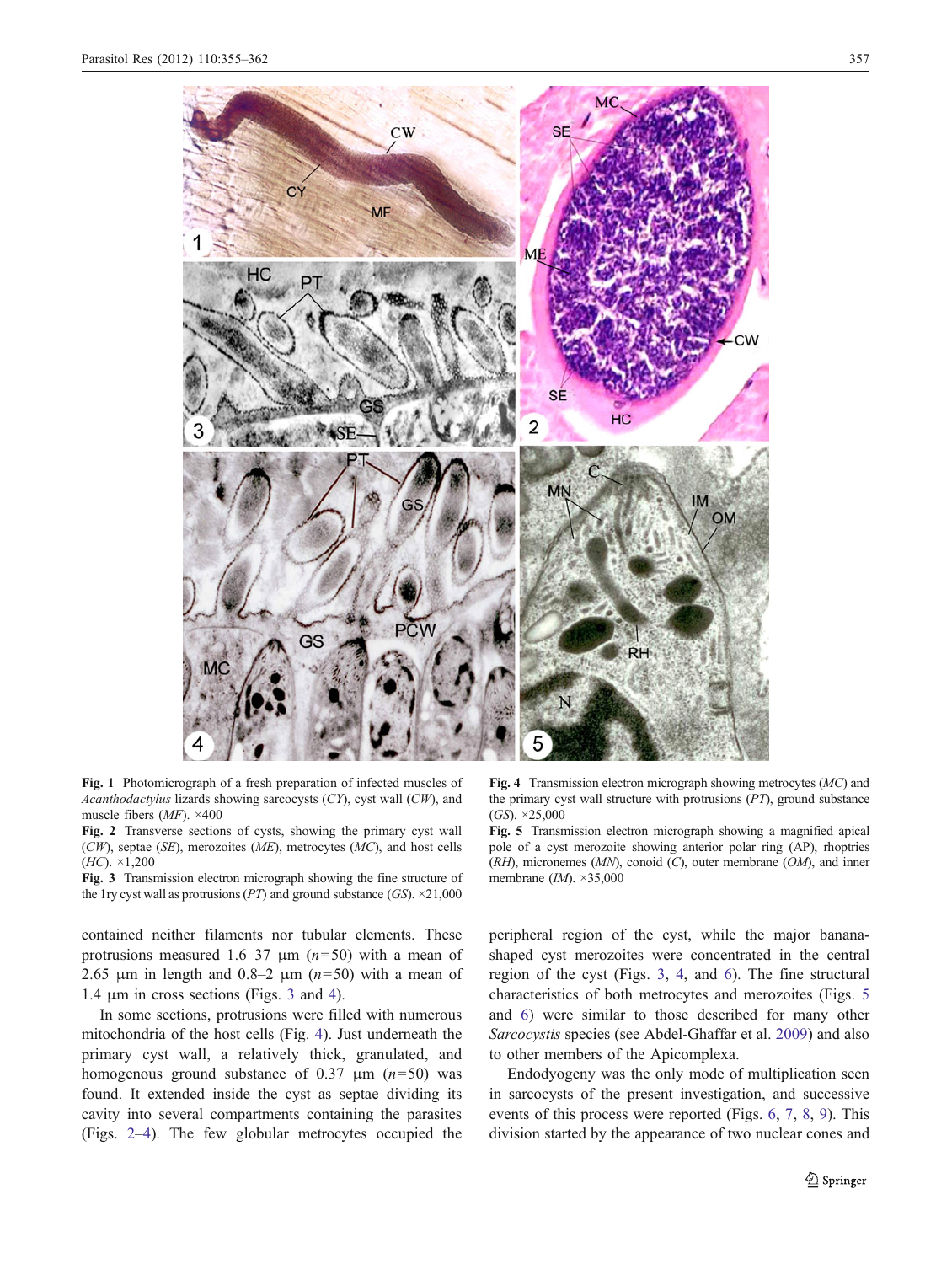<span id="page-3-0"></span>

Fig. 6 Transmission electron micrograph showing a magnified part of a metrocyte (MC) with two merozoite anlagen (MA) and two nuclei  $(N)$ . Note that the metrocyte  $(MC)$  had a conoid  $(C)$ , a two-membrane pellicle (*PE*), and micronemes (*MN*).  $\times$ 22,500

Fig. 7 Transmission electron micrograph showing events of endodyogeny within metrocyte (MC), only a developing merozoite (DME) was seen in this stage. ×22,000

two merozoite anlagen inside the mother cell (metrocyte) which mostly show most characteristics of the apicomplexan motile stages (Fig. 6). The formation of two daughter cyst merozoites from the two longitudinal protuberances was clearly demonstrated (Figs. 7, 8). Endopolygeny of metrocytes was not observed in the present study.

In the present study, 36 snakes of three different species were fed by sarcocysts from infected muscles from the three Acanthodactylus spp. After ingestion (infection), only the specimens of the snake S. diadema excreted sporocysts in feces after 16 days and thus were proven to be the valid final hosts. No oocysts or sporocysts were shed from the other snake two species or from control snakes. However,

Fig. 8 Transmission electron micrograph showing events of endodyogeny within metrocyte (MC), nearly two mature merozoites (ME) were observed. ×22,000

Fig. 9 Transmission electron micrograph showing two completely formed merozoites within metrocyte (MC) with the typical apical complex structures were seen. ×22,000

all gamogonic and sporogenic stages were observed in the small intestine of the experimentally inoculated S. diadema.

Gamogony Small oval gamonts of  $6.04 \times 6.40$  μm  $(n=30)$ were seen in the intestinal sections of experimentally infected snakes after 24 h p.i. (Fig. [10\)](#page-4-0). These gamonts developed up to a size  $6.60 \times 6.90$  μm ( $n=30$ ) until the 3rd day p.i. and then began differentiation into micro- and macrogamonts (Figs. [11](#page-4-0) and [12](#page-4-0)). Macrogametes are characterized by their large median prominent nuclei and by their wall-forming bodies situated at the periphery (Fig. [4](#page-2-0)). These macrogamonts finally measured  $7.2 \times$ 6.4  $\mu$ m ( $n=30$ ). Microgamonts were seen at the same time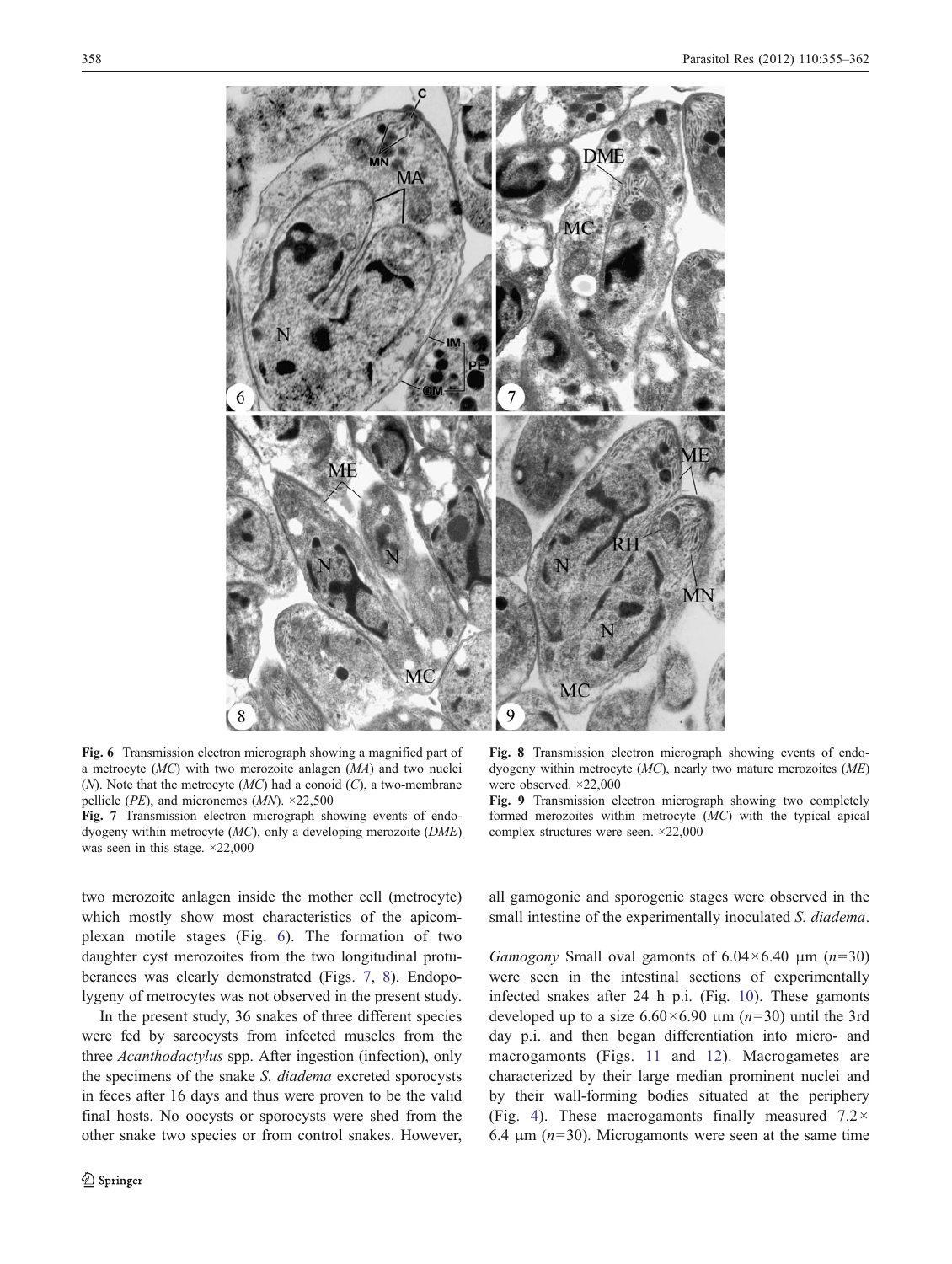<span id="page-4-0"></span>

Fig. 10 Photomicrograph showing developing gamont (GM) in host cells (HC) from the intestine of experimentally infected S. diadema stained with hematoxylin and eosin. ×650

Fig. 11 Photomicrograph showing developing macrogamete (MG) and microgamont (MIG) with nuclei, each within parasitophorous vacuole  $(PV)$ . ×750

Fig. 12 Photomicrograph showing microgamont (MIG) with many nuclei1. ×900

Fig. 13 Photomicrograph showing developing oocysts (DOC) after fertilization; note the fusion of the wall-forming bodies to form the oocyst wall. ×1,100

Fig. 14 Photomicrograph showing an oocyst  $(OC)$  with its oocyst wall (*OW*) within parasitophorous vacuole (*PV*) and host cell (*HC*).  $\times$ 900

containing 30–40 nuclei measuring  $6.1 \times 5.4$  μm  $(n=30)$ (Figs. 11 and 12).

Sporogony On the 5th day p.i., only zygotes were found in the lamina propria below the epithelial cells of the small intestine of the experimentally infected S. diadema snakes. These stages measured  $8\times9$  μm (n=30), contained a vacuolated cytoplasm, and were termed small oocysts or Fig. 15 Photomicrograph showing a dividing oocyst with two sporoblasts  $(SP)$ . ×850

Fig. 16 Photomicrograph showing a dividing oocyst with its oocyst wall (OW) and two sporoblasts (SP), each containing four nuclei  $(arrows)$ .  $\times$ 850

Fig. 17 Photomicrograph of a fresh preparation of sporulated oocysts with oocyst wall (OW) and two sporocysts (SPC), each containing four sporozoites (SPR). ×850

Fig. 18 Photomicrograph of a magnified sporocyst, showing the sporocyst wall (SW), sporozoites (SPR), and the sporocyst residual body  $(RB)$ .  $\times$ 1,050

unsporulated oocysts, measuring  $11.2 \times 7.8$  μm (Figs. 13) and 14). During the 10th to 12th days p.i., the nucleus of the oocyst divided once, being followed by a cytoplasmic division producing two sporoblasts (Figs. 15 and 16). At the 14th day p.i., the nucleus of each sporoblast divided twice producing four nuclei (Fig. 16). Then, at the 15th day p.i., the sporoblast cytoplasm divided producing four sporozoites (Fig. 17). At this stage, each oocyst contained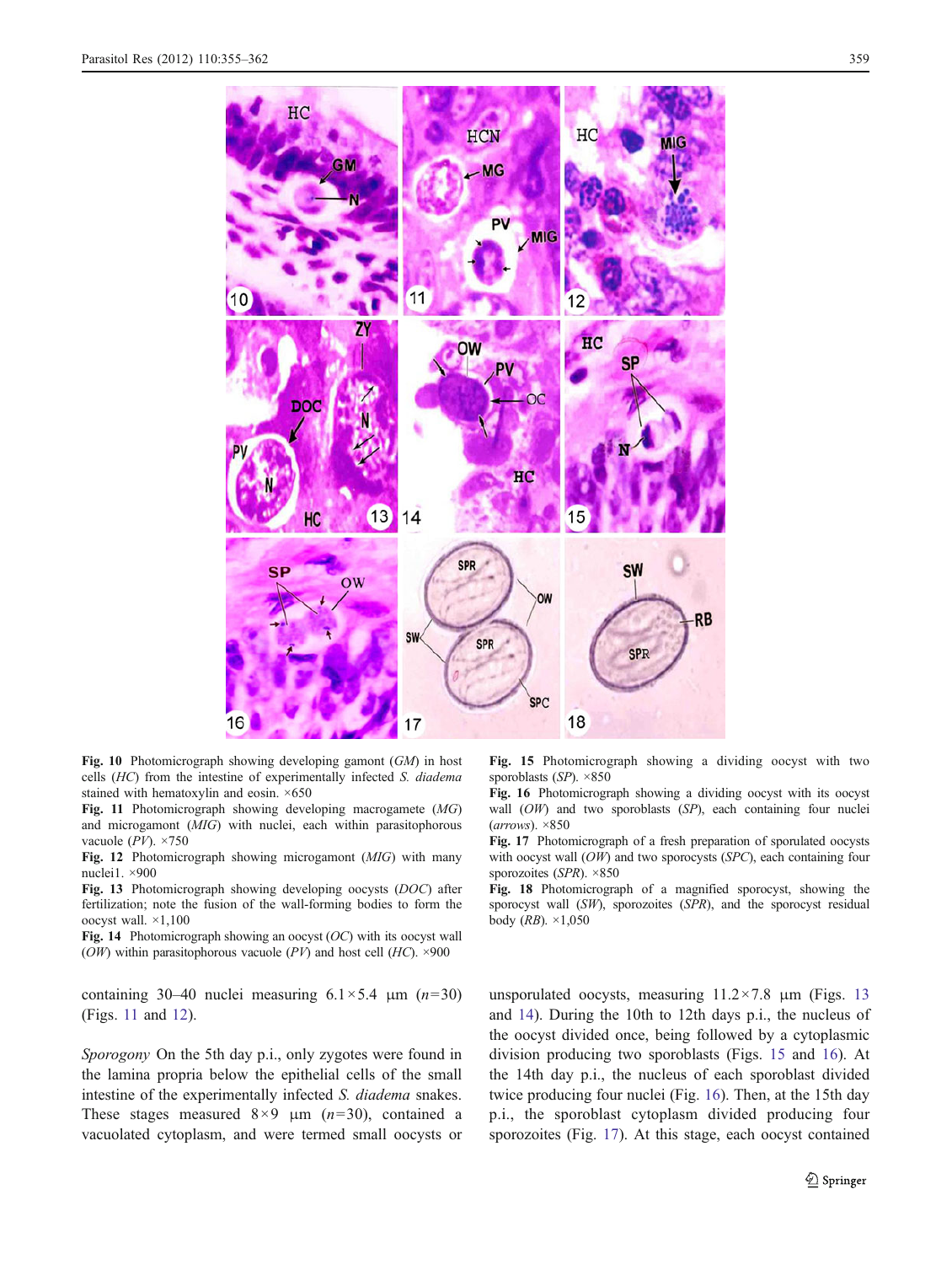two sporocysts, each with four sporozoites. These sporocysts were usually shed at the 16th day p.i., since the thin oocyst wall broke in feces (Fig. [18](#page-4-0)). Thus, the prepatent period was determined as 16 days.

Such sporulated oocysts and sporocysts were shed with the feces by the experimentally infected snakes for 35 days. These sporocysts measured  $15.20 \times 7.70$  μm  $(n=30)$ , and each contained four sporozoites. The sporocysts were enclosed by a double-layered wall consisting of an outer thin layer and an inner thick one. The number of sporocysts shed was increased gradually reaching the maximum at the 24th day, while the minimum number was shed on the 35th day. Thus, the patent period was 35 days.

### Taxonomic summary

Type host: The lizards A. boskianus, A. sculentus, and A. paradalis are intermediate hosts. Final host: the snake S. diadema.

Site of infection: Skeletal muscles of the tail, fore-limb, hind-limb, and subcutaneous tissue; in snakes: lamina propria of intestine.

Type locality: Different geographical localities in Egypt; prevalence: 4.4%.

Prevalence: 42 (4.3%) out of 975 Acanthodactylus spp. were infected with sarcocysts.

Etymology: The specific name originates from the combination of the genus names of the lizards and the family name of the snake (S. acanthocolubri).

- Size of tissue cyst:  $0.95 \times 10.12$  mm (macroscopic),  $155 \times 100 \mu m$
- & Occurrence of septae inside the cyst: yes
- Occurrence of protrusions of the cyst wall: yes, long without inner filaments or microtubules
- & Size of metrocytes: 6–9 μm
- Size of cyst merozoites:  $4-7 \mu m$
- Size of oocysts: to be added
- Size of sporocysts:  $15.20 \times 7.70 \mu m$

## **Discussion**

While Sarcocystis has been described in a wide range of mammals and birds, it appears to be uncommon in ectothermia, and investigations concerning reptiles are scarce (Levine and Tadros [1980](#page-7-0); Matuschka [1987;](#page-7-0) Paperna [2002\)](#page-7-0). On the other hand, reports on Egyptian reptiles are very few (Abdel-Ghaffar et al. [1990](#page-6-0); Sakran [2000;](#page-7-0) Abdel-Aziz [2003\)](#page-6-0).

The percentage of natural infection of Sarcocystis varied widely among different animals (Abdel-Ghaffar et al. [1990,](#page-6-0) [2009](#page-6-0); Fukuyo et al. [2002;](#page-7-0) Al-Hoot et al. [2005](#page-6-0); Dubey and Morales [2006\)](#page-6-0). In the present study, the natural prevalence was 6.4% in A. boskianus, 2.3% in A. sculentus, and 6% in A. paradalis, which are similar to results reported by some authors (Sakran [2000](#page-7-0); Abdel-Ghaffar and Al-Johany [2002\)](#page-6-0). However, numbers found in the present study are lower than those reported by Abdel-Ghaffar et al. ([1990](#page-6-0)). Nevertheless, the differences reported in the prevalence of infection could be attributed to climatic and natural factors covering the whole ecosystem during different months and seasons of the year as well as the biotic relationships demonstrated in this system as food chains and webs. The maximum values of prevalence were recorded in summer among females, while the lowest values were recorded in winter among males which agreed with (Sakran and Ahmed [2000](#page-7-0); Elsheikha et al. [2004\)](#page-6-0).

Sarcocysts were usually found within skeletal muscles of the hind- and fore-limbs, tails, and the subcutaneous tissue and were never seen in the tongue, cardiac muscles, or brain of infected lizards. This is in agreement with many reports on reptiles (Abdel-Ghaffar et al. [1990,](#page-6-0) [1994](#page-6-0), [2009\)](#page-6-0). However, reports on mammals are usually in contradiction to the presented results herein (Sakran [2000;](#page-7-0) Modry et al. [2000](#page-7-0), Al-Hoot et al. [2005](#page-6-0); Elsheikha et al. [2006\)](#page-6-0).

Sarcocysts of S. acanthocolubri were filiform measuring  $0.95 \times 0.12$  μm which is closely similar to those recorded before (Abdel-Aziz [2003](#page-6-0); Sakran and Ahmed [2000](#page-7-0); Abdel-Ghaffar and Al-Johany [2002\)](#page-6-0). These sarcocysts usually occur within a typical coccidian parasitophorous vacuole initially limited by a single unit membrane that finally developed into the primary cyst wall (Sakran and Ahmed [2000](#page-7-0); Abdel-Aziz [2003;](#page-6-0) Elsheikha et al. [2006](#page-6-0); Abdel-Ghaffar et al. [2009](#page-6-0)).

An identification of the genus Sarcocystis is mainly dependent on the morphology and fine structure of the primary cyst wall (Mehlhorn [2008](#page-7-0); Dubey et al. [2006;](#page-6-0) Wouda et al. [2006;](#page-7-0) Kutkiene et al. [2006](#page-7-0)). Thus, the comparison of species differences should be made only from mature cysts (Bashtar et al. [1988;](#page-6-0) Abdel-Ghaffar et al. [1990](#page-6-0), [1994,](#page-6-0) [2009](#page-6-0); Paperna and Finkelman [1996](#page-7-0); Modry et al. [2000;](#page-7-0) Mehlhorn, [2008\)](#page-7-0).

During the last three decades, the basic accepted criteria for identification and diagnosis of sarcosporidia have changed many times. Some authors suggested the ultrastructure of the developmental stages and host specificity as proven in experimental transmissions (Mehlhorn and Heydorn [1978;](#page-7-0) Dubey et al. [1989;](#page-6-0) Dubey and Odening [2001](#page-6-0)); others claimed that the knowledge of the final host is desirable but not imperative (Odening [1998\)](#page-7-0). The present study described the whole developmental stages of S. acanthocolubri in both the intermediate reptile (lizards of the genus Acanthodactylus) and the final host (the snake S. diadema) from the family Colubridae.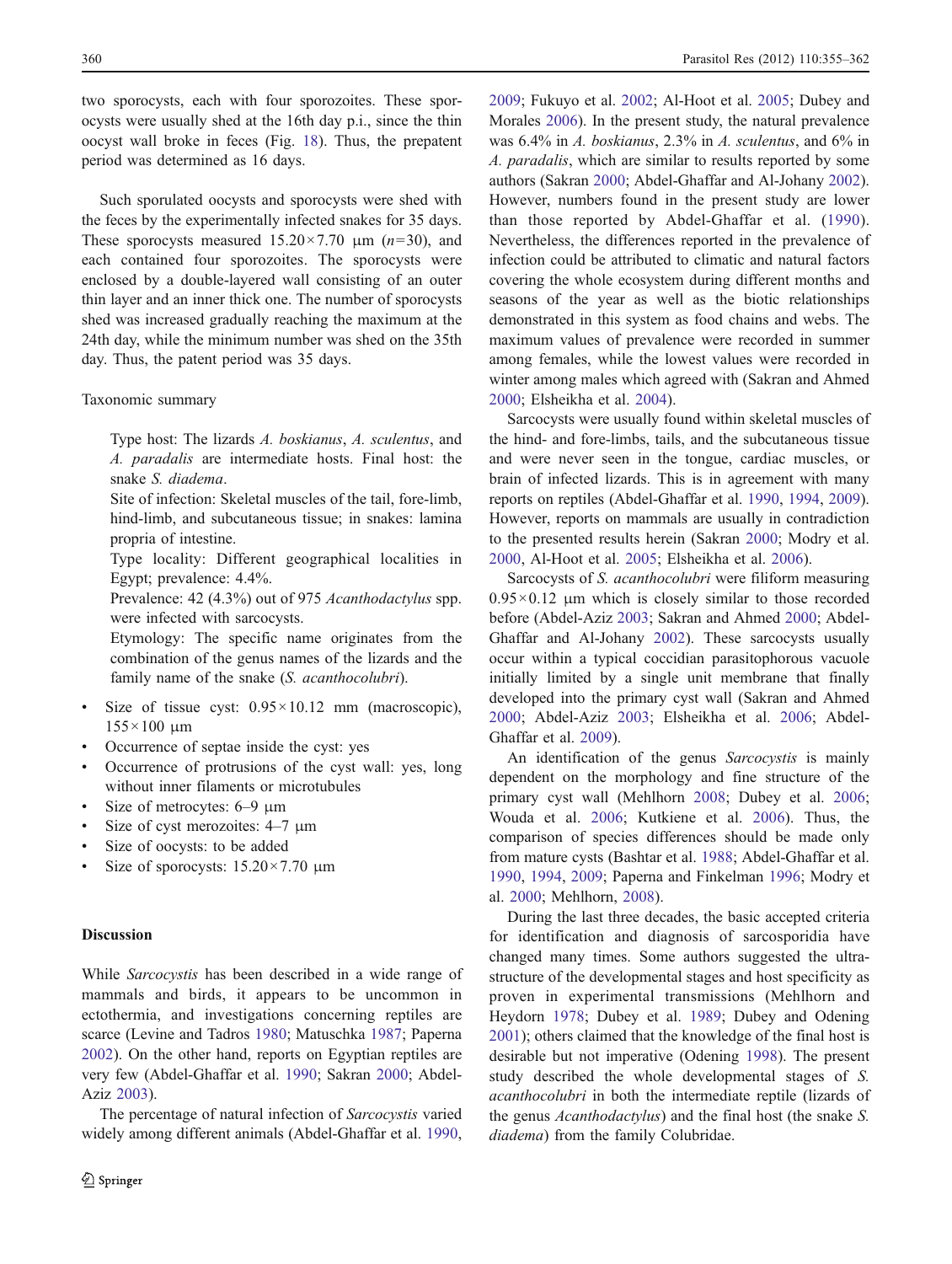<span id="page-6-0"></span>In the present study, thick-walled sarcocysts with striated appearance were reported being situated in muscles of the infected Acanthodactylus lizards. These closely packed finger-like protrusions are stalkless, nonbranching, and measured 2.55×0.81 μm. Similar results were recorded in Sarcocystis chalcidicolubris (Matuschka [1987\)](#page-7-0) and Sarcocystis gongyli (Sakran [1993](#page-7-0)). Along the whole surface of these protrusions, numerous knob-like elevations represented the thickened portions of the primary cyst wall besides a number of slight invaginations. These invaginations may represent absorptive areas since they form canallike structures through which food materials might pass from the host to the parasites within the cyst. The site of these invaginations varied among the different Sarcocystis species (Mehlhorn [2008](#page-7-0); Abdel-Ghaffar et al. 2009).

Endodyogeny is the only mode of multiplication of the cyst merozoites and metrocytes described in the present investigation. However, polyendodyogeny is described for the schizonts by many observers (Matuschka and Mehlhorn [1984;](#page-7-0) Häfner and Frank [1986;](#page-7-0) Dubey et al. 1989; Sakran and Ahmed [2000](#page-7-0); Abdel-Ghaffar et al. 2009).

Considering the cyst parasites described in the present work, both metrocytes and merozoites have the characteristic architecture of the specimens of the Sarcocystis species (rhoptries, micronemes, dense bodies, apicoplast, conoid, polar ring, pellicle, micropore, etc.). The cyst merozoites appeared variable in size and sometimes showed an abundance of reserve materials (amylopectin and lipid droplets). These findings were reported in Sarcocystis turcicii, too (Abdel-Ghaffar et al. 2009), and they suggested that the cyst merozoites may develop from different generations within the cyst.

The life cycle of the *Sarcocystis* species occurs in three different successive phases throughout two hosts, an intermediate host, within which merogony and cyst formation take place, and a final host, within which gamogony and sporogony occur (Mehlhorn and Matuschka [1986](#page-7-0); Abdel-Ghaffar et al. 1990; Sakran and Ahmed [2000](#page-7-0); Šlapeta et al. [2001](#page-7-0), [2003](#page-7-0); Svobodova et al. [2004\)](#page-7-0).

In the present study, experimental transmission succeeded only in the snake S. diadema as final host when uninfected snakes were inoculated orally by infected muscles from Acanthodactylus lizards of the three species under investigation demonstrating that the prepatent period is 16 days, and the patent period covers about 35 days. These results indicate that these two periods are specific for S. *acanthocolubri* and are quite different from the finding of 14 and 60 days for S. gongyli in the same final host (Abdel-Ghaffar et al. 1990) and differ from other Sarcocystis species infecting lizards and using snakes as final hosts (Matuschka [1987\)](#page-7-0). The gamogonic and sporogonic stages were similar to those described for other sarcosporidians and thus cannot be used for differentiation or identification

(Mehlhorn and Matuschka [1986\)](#page-7-0). Nevertheless, the failure to demonstrate a Sarcocystis infection in the other experimentally infected snakes (P. sibilans and M. monspessulana) of the family Colubridae proved that S. acanthocolubri is highly host specific for the final host as are all other Sarcocystis species (Mehlhorn and Heydorn [1978\)](#page-7-0). Whereas, a broad spectrum of rodents and/or lizards may act as intermediate hosts in the life cycle (Häfner and Matuschka [1984\)](#page-7-0).

Acknowledgments This work is supported by the Faculty of Science, Cairo University, and the Center of Excellence, Zoology Department, College of Science, King Saud University, Riyadh, Saudi Arabia.

#### References

- Abdel-Aziz MA (2003) Light and electron microscopic studies on Sarcocystis (Apicomplexa, Protozoa) infecting some reptiles in Egypt. Ph.D. thesis, Fac Sci Cairo Univ
- Abdel-Ghaffar F, Al-Johany AM (2002) A light and electron microscope study of Sarcocystis mitrani (sp. nov.) infecting the skink Scincus mitranus in the central region of Saudi Arabia. Parasitol Res 88:102–106
- Abdel-Ghaffar F, Bashtar AR, Ashour MB, Sakran TH (1990) Life cycle of Sarcocystis gongyli Trinci, 1911 in the Chalcides ocellatus and the snake Spalerosophis diadema. Parasitol Res 76:444–450
- Abdel-Ghaffar F, Shazly M, Ahmed A, Fayed M (1994) Ultrastructural study of muscle cysts of Sarcocystis sp. infecting the Egyptian gecko, Tarentola annularis with special reference to endodyogony. J Union Arab Biol 2:371–389
- Abdel-Ghaffar F, Bashtar AR, Al-Quraishy S, Al Nasr I, Mehlhorn H (2009) Sarcocystis infecting reptiles in Saudi Arabia: 1–light and electron microscopic study on sarcocysts of Sarcocystis turcicii sp. nov. infecting the gecko Hemidactylus turcicus Linnaeus. Parasitol Res 104:503–508
- Al-Hoot AS, Al-Qureishy SA, Al-Rasheid K, Bashtar AR (2005) Microscopic study on Sarcocystis moulei from sheep and goats in Saudi Arabia. J Egypt Soc Parasitol 35:295–312
- Bashtar AR, Abdel-Ghaffar FA, El-Sayed MA (1988) Electron microscopic study on Sarcocystis capracanis infecting goats at Aswan area, Egypt. J Histol 11:211–219
- Dubey JP, Morales JA (2006) Morphologic characterization of Sarcocystis sp. sarcocysts from the Buffon's macaw (Ara ambigua). Acta Parasitol 51:231–237
- Dubey JP, Odening K (2001) Toxoplasmosis and related infections. In: Samuel WM, Pybus MJ, Kocan AA (eds) Parasitic diseases of wild mammals, 2nd edn. Iowa State University Press, Ames, pp 478–519
- Dubey JP, Speer CA, Fayer R (1989) Sarcocystosis of animals and man. CRC Press, Boca Raton, pp 1–215
- Dubey JP, Rosenthal BM, Morales JA, Alfaro A (2006) Morphologic and genetic characterization of Sarcocystis sp. from the African grey parrot, Psittacus erithacus, from Costa Rica. Acta Parasitol 51:161–168
- Elsheikha HM, Morphy AJ, Mansfield LS (2004) Prevalence of and risk factors associated with the presence of Sarcocystis neurona, sporocysts in opossum (Didelphis virginiana) from Michigan: a retrospective study. Vet Parasitol 125:277–286
- Elsheikha HM, Kennedy FA, Murphy AJ, Soliman M, Mansfield LS (2006) Sarcocystosis of Sarcocystis felis in cats. J Egypt Soc Parasitol 36:1071